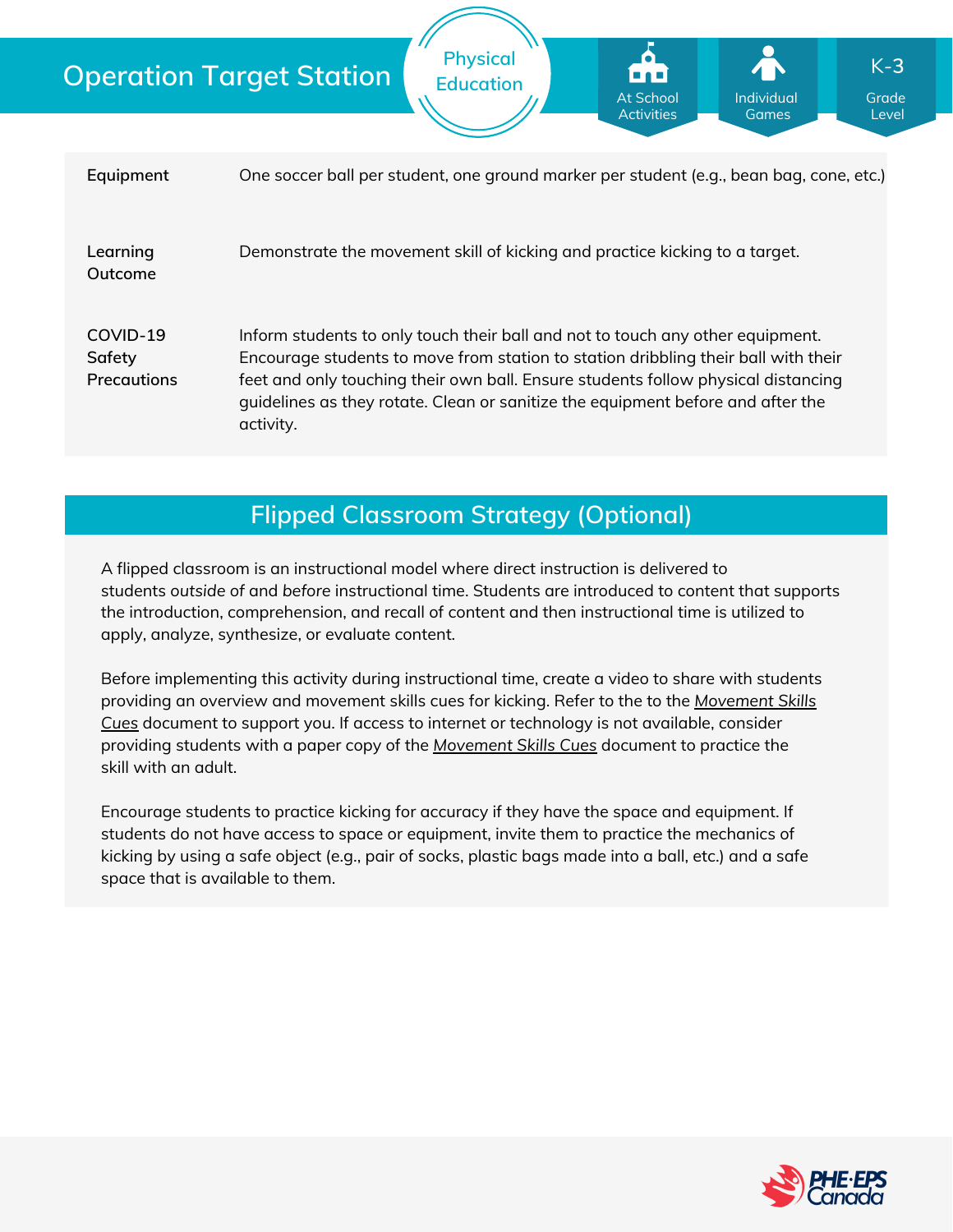## **Operation Target Station**

### **Activity Description**

**Physical Education**

If possible, set up this activity in an outdoor space and check for safety hazards. Use existing objects within the space to represent targets (e.g., trunk of a tree, playground pole, spot on a wall, etc.). Ensure the targets are safe and cannot be damaged by students kicking a ball at them. Place a ground marker in front of each chosen target. Target markers can be placed at differing distances from the targets. If possible, create enough target stations so that each student can practice at their own station. If the space is not big enough, consider having students complete the activity in pairs at a safe distance.

As a large group, review how to perform the kicking [movement](https://phecanada.ca/sites/default/files/content/docs/Home%20Learning%20Resource/Movement%20Cues/Movement%20Skills%20Cues%201.pdf) skill or refer to the *Movement Skills Cues* document to support you. If utilizing a flipped classroom approach, remind students to apply the cues they learned or reviewed in the video or document.

Invite each student to stand by a ground marker. Students practice kicking their ball from the ground marker to the target object at their station. If students hit the target object, encourage them to try again. If there is not enough space for each student to have their own target station, pair students and have them take turns kicking at the target object. After a certain amount of time, have students rotate to a different station. Keep rotating after a certain amount of time so students have an opportunity to try to hit the target object as many stations as possible.

# **Physical Education Competencies Reflection Questions**

### **MOVE**

**Develop psychomotor skills, tactics, and strategies that facilitate a variety of physical activities across diverse environments.**



**Develop cognitive skills and strategies for a variety of movement contexts that facilitate critical thinking, decision making, and problem solving. THINK**



**FEEL**

**Develop affective skills and strategies that facilitate healthy and safe relationships with themselves, with others, and with their environment.**

### **ACT**

**Practice behaviour skills and strategies that facilitate movement competence and confidence.**



Reflection is important to support learning during physical education. Consider asking students the reflection questions below and discuss the answers together.

- *What did you have to consider about how to kick in order to hit the target at each station?*
- *How could you modify each station to make it easier? Harder?*



Grade Level

Individual Games

At School Activities

K-**3**